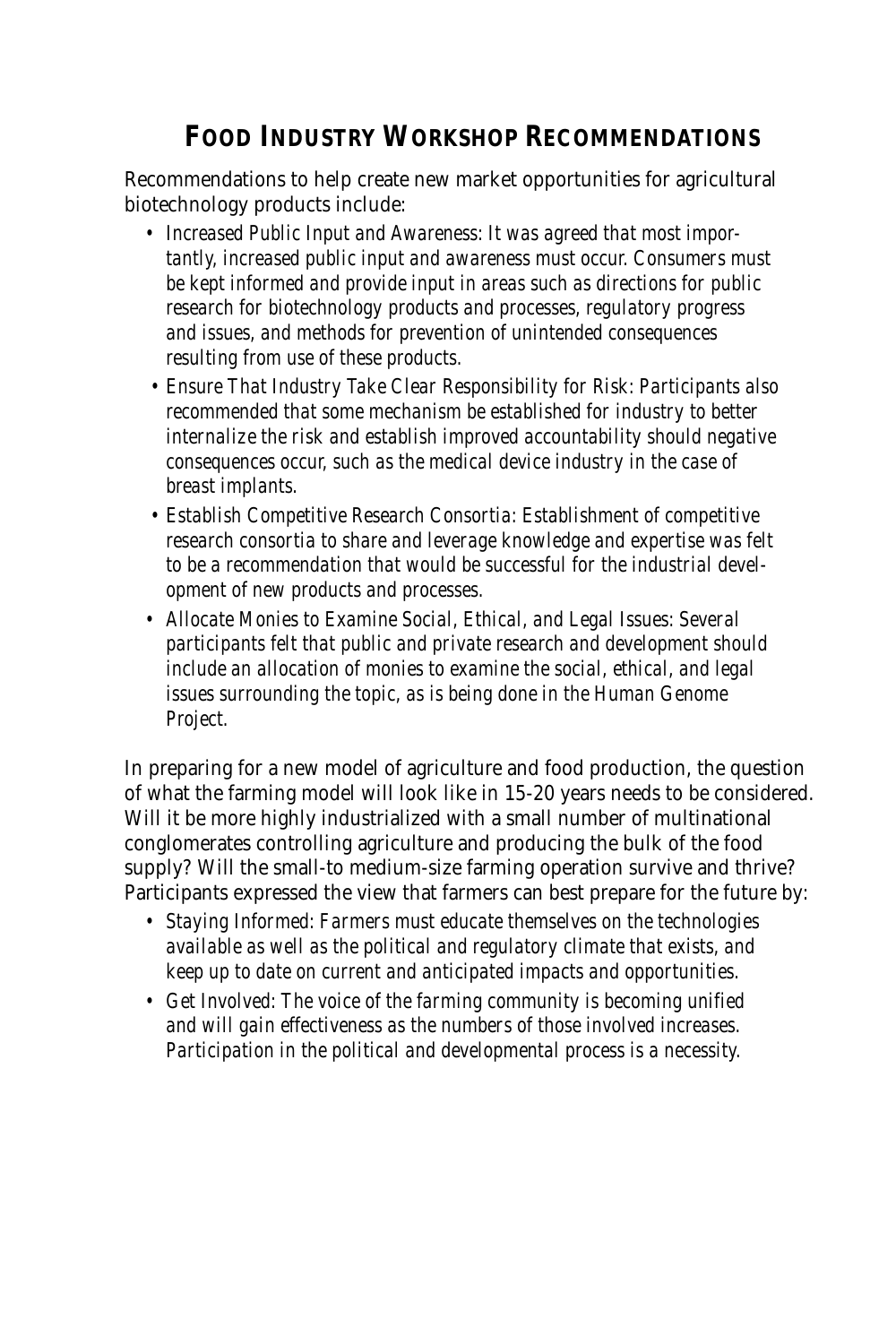*• Consider Alternatives: If vertical integration does occur, farmers must be prepared to seek alternative ways to survive and thrive. These include teaming up to form co-ops or other partnership operations that can compete with large industry, and developing production and distribution alternatives such as community shared agriculture (CSA) and organic farming.*

The Pharmaceutical Industry Workshop explored similar issues but concentrated on the newly emerging relationship between agriculture and the industry and the special problems of dealing with emerging markets, possible consumer concerns over agriculturally based pharmaceuticals, and the economic implications of bridging the gap that has existed between agriculture and pharmaceuticals.

# **PHARMACEUTICAL INDUSTRY WORKSHOP RECOMMENDATIONS**

The group's recommendations include:

- *Develop educational instruments to improve the level of awareness in the public, the media, the farming community, and the pharmaceutical, food processing, and retailing industries.*
- *Information materials must describe the intent, benefits, risks, and risk management mechanisms.*
- *Regulatory change should be considered to meet increasing consumer demands for access to the functional food category.*
- *NABC member institutions should promote workshops and other related activities for dialogue between the agri-food and health care communities, academics, and the public.*
- *Participation of industry representatives at NABC meetings should be encouraged.*
- *NABC member institutions should encourage graduate students and post docs to attend NABC meetings by covering their costs.*

Participants in the Environmental and Energy Workshop discussed the ramifications of both immediate and long-term examples of harnessing agricultural biotechnology to new environmental and energy-efficiency objectives. They also explored the public's willingness to change lifestyles to improve the environment and the numerous economic issues that will affect the expanded connections between agriculture and this rapidly growing sector.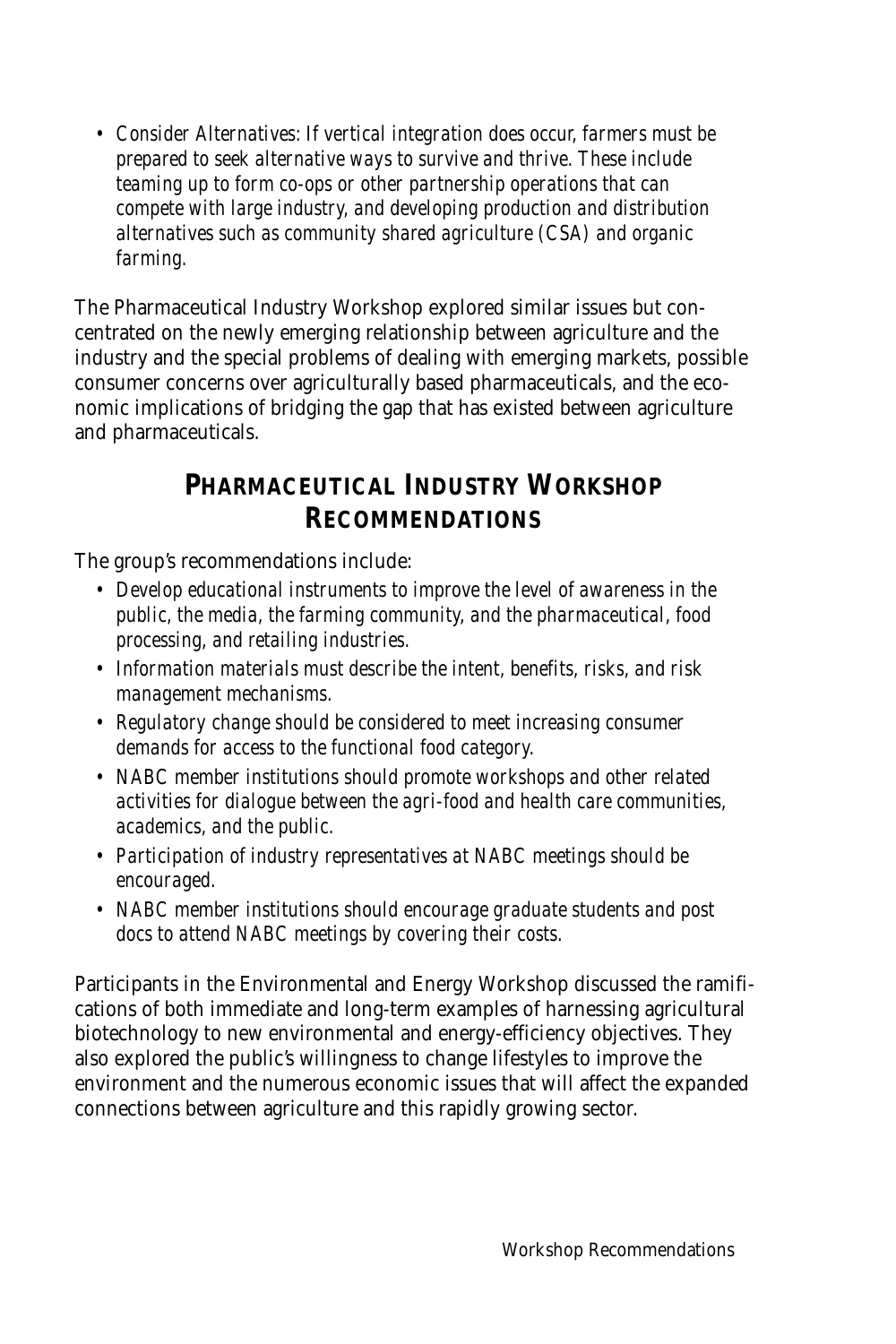## **ENVIRONMENT AND ENERGY INDUSTRY RECOMMENDATIONS**

Recommendations to help create new market opportunities for agricultural biotechnology products that are beneficial to society include:

- *Develop strategies that represent a balance of broad perspectives based on inputs from the major stakeholders (public interest groups, industry, government, scientific community, farmers).*
- *Encourage government to take the lead in framing an approach to developing novel products (e.g. alternative fuels to replace petroleumbased fuels) that reflects long-term considerations, taking into account implications for the economy, the environment, national security, and other relevant issues.*
- *Develop educational programs at all levels from K-12 to professional schools and continuing education — emphasizing critical thinking, systems frameworks, full cost accounting and life cycle analysis, societal trade-offs (both current and intergenerational), and communication of complex issues in science and technology.*

Recommendations to use public opinion most effectively to shape decisions about new products via biotechnology include:

- *Develop a two-way system of education and communication on public issues, involving citizens' advisory groups early in the process, and giving the public a greater sense of control over the decision-making process.*
- *Devise new mechanisms to convene together diverse sectors (e.g. farmers, environmentalists, consumers, etc.) with a neutral convener in a community-based setting*
- *Document success stories and highlight positive benefits to society on environmental and energy-related products, and organize a balanced presentation of facts and societal trade-offs.*
- *Conduct more research on how to communicate with the public and how to bridge the gap between information and attitudes and behavior.*
- *Prioritize what products should come on-line first.*

### A number of measures can be taken to better prepare farmers for new opportunities in this time of transition.

*• They can better inform themselves by taking advantage of educational opportunities and by becoming computer literate to be in a position to receive electronically transmitted information and use computer-based technology.*